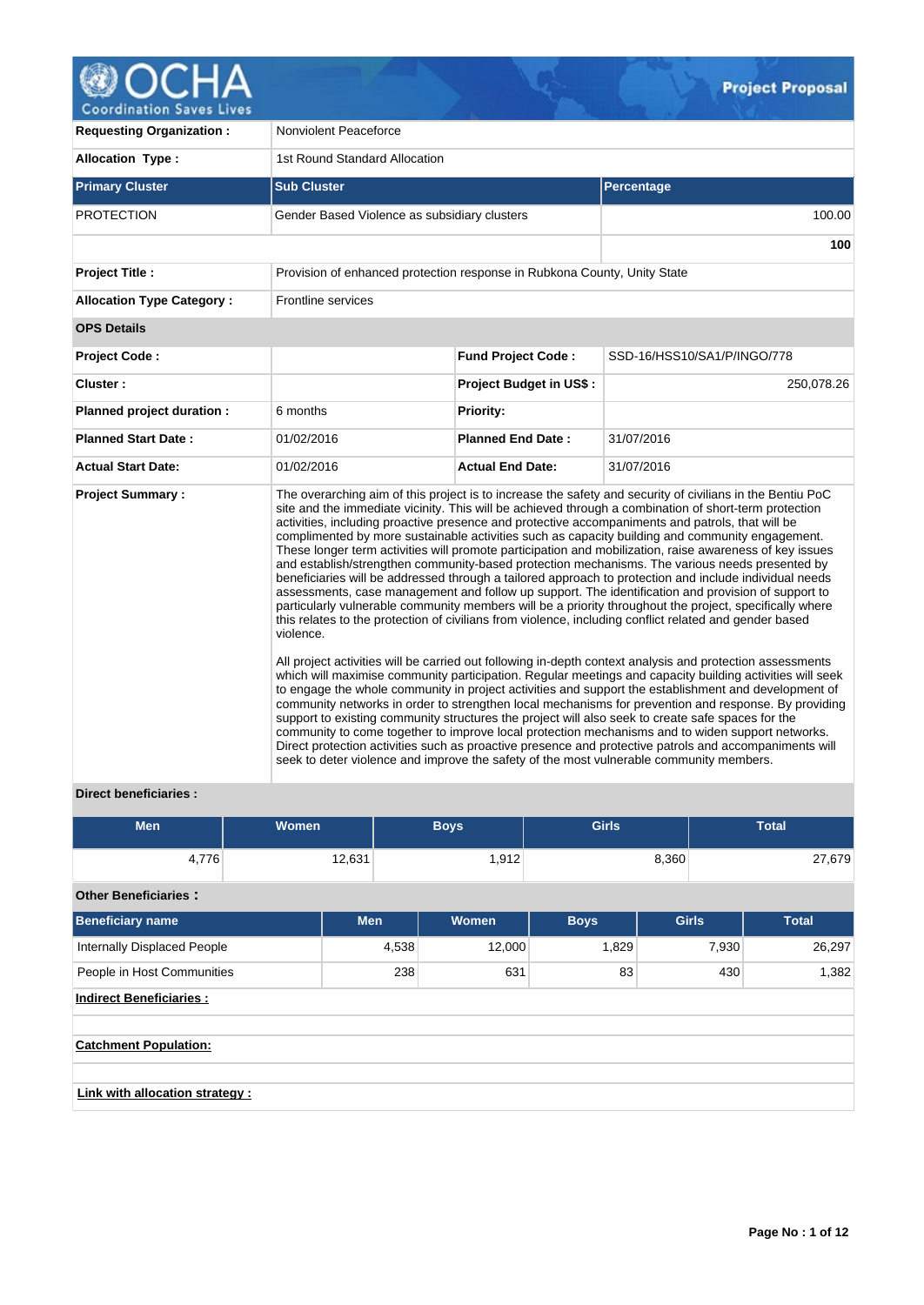The project directly aligns with the twin allocation strategy objectives of 'ensuring communities are protected, capable and prepared to cope with significant threats' and 'saving lives and alleviating suffering through safe access to services'. The first is achieved through direct protection activities and capacity building efforts which seek to prevent physical and sexual violence against civilians and support the development of local protection mechanisms and enhance local conflict resolution efforts. The second objective is supported through proactive presence, protective accompaniments, referrals and presence activities done is conjunction with partners which have a particular focus on ensuring safe access to services and the freedom of movement of local populations.

The project directly addresses two of the strategy's identified underlying drivers of humanitarian need, namely conflict and death/injury/disease. It mitigates the impact of the macro-level conflict and prevents death/injury amongst the civilian population by a) reducing the risk that civilians will be the victim of violence through direct protection and b) increasing the number of civilians that are able to safely access life-saving services through its protection mainstreaming component. Additionally, the project prevents outbreaks of communal conflict that precipitate from the macro-level conflict context, particularly in displacement settings where there is a high risk of frequent community-level violence due to the breakdown of social structures, lack of resources and the conglomeration of disparate populations.

#### **Sub-Grants to Implementing Partners :**

| <b>Partner Name</b> | <b>Partner Type</b> | <b>Budget in US\$</b> |
|---------------------|---------------------|-----------------------|
|                     |                     |                       |

## **Other funding secured for the same project (to date) :**

| Other Funding Source | Other Funding Amount |
|----------------------|----------------------|
|                      |                      |

#### **Organization focal point :**

| <b>Name</b>            | <b>Title</b>                     | <b>Email</b>                         | <b>IPhone</b> |
|------------------------|----------------------------------|--------------------------------------|---------------|
|                        |                                  |                                      |               |
| James Avery            | Programme Development<br>Manager | Javery@nonviolentpeaceforce.org      | 0915 270 130  |
| Florington Aseervatham | <b>Country Director</b>          | Aflorington@nonviolentpeaceforce.org | 0924 067 766  |
| <b>BACKGROUND</b>      |                                  |                                      |               |

## **1. Humanitarian context analysis**

Bentiu has been an epicenter of the conflict, changing hands multiple times over the past year, and experiencing direct warfare more frequently than most other areas of the country. As a result, the number of IDPs in the Bentiu PoC site has increased ten-fold in 2014, with an estimated 43,718 IDPs staying in six separate PoCs in the Bentiu UNMISS base as of December 2014. Current developments have led to a total number of verified IDPs in the Bentiu PoCs of 129,339 (IOM, Nov. 2015). In line with this massive increase in population, protection issues have multiplied exponentially. Severe overcrowding, inter-clan conflict, political divides, youth gang rivalry and violence, criminality, and an upsurge in GBV incidents have led to a overall increase in the level of violence in the PoC. Amongst the frustrated and idle population, violent fights are frequent, and several mob killings have occurred.

Outside of the PoC, protection issues are also significant. Women and girls are at particularly high risk of sexual violence, child recruitment is prevalent, and abductions and killings are commonplace. The escalation of fighting in Unity State and resulting displacement has had serious implications for women and girls. New arrivals into the Bentiu POC site reported horrific accounts of seeing women and girls raped, abducted, killed and burned, with most sexual violence happening while the population fled. In fact, testimonies gathered for the UNMISS human rights report suggest that at least 172 women and girls had been abducted by late May, while at least an additional 79 were subjected to sexual violence including gang-rape.

#### **2. Needs assessment**

No specific needs assessment has been conducted for this project. This is in part due to the ongoing nature of programming in the PoC and the security situation outside the PoC perimeter. It is expected that a full assessment and strategy will be produced within the first 3 months of the porjetc to embark upon programming in Bentiu town.

#### **3. Description Of Beneficiaries**

The principal beneficiaries of this project are conflict affected civilians who are threatened by or vulnerable to violence. Due to the volatility of the security situation in Bentiu and surrounding areas and the frequently reported cases of targeted attacks against civilians the project will seek to reduce the vulnerability and threat such communities face. The beneficiary population for this project comprises mainly of vulnerable IDP's residing in the Bentiu PoC site with activities taking place both inside the camp and externally. A key trend witnessed by NP is that the need to access vital services and provisions can lead to greater vulnerabilities among IDP populations. Therefore the project will seek to support those who have to travel through conflict affected areas or in remote locations to access basic needs such as food, water and firewood, these predominately tend to be women and girls.

The community focused approach adopted by NP will seek wide community engagement but will specifically encourage participation by the most vulnerable members of communities as a means to supporting their capacities for self-protection. In addition, NP will seek to support conflict resolution efforts within the community that may arise as a result of the overcrowded conditions within the camp and competition over scarce resources. A key beneficiary group throughout the project will include vulnerable members of the conflict affected populations, who face elevated levels threats of violence, including women and girls, members of certain sub-ethnic groups and youth. NP will also actively engage with perpetrators in order to prevent violence. When needed, NP will also support vulnerable beneficiaries experiencing prohibitory restrictions on access life-saving aid. This includes: unaccompanied and separated minors, the elderly and disabled who find it difficult to access vital aid and services. As NP's teams live and work in the communities with which they work and contain both local and international staff, they are closely in touch with the dynamics and intricacies of the context, facilitating the ability to identify beneficiaries most in need on a constant basis. NP has long established relationships with key local actors in Bentiu including community leaders and representatives from different displaced populations, which enables effective protection programming through regular coordination.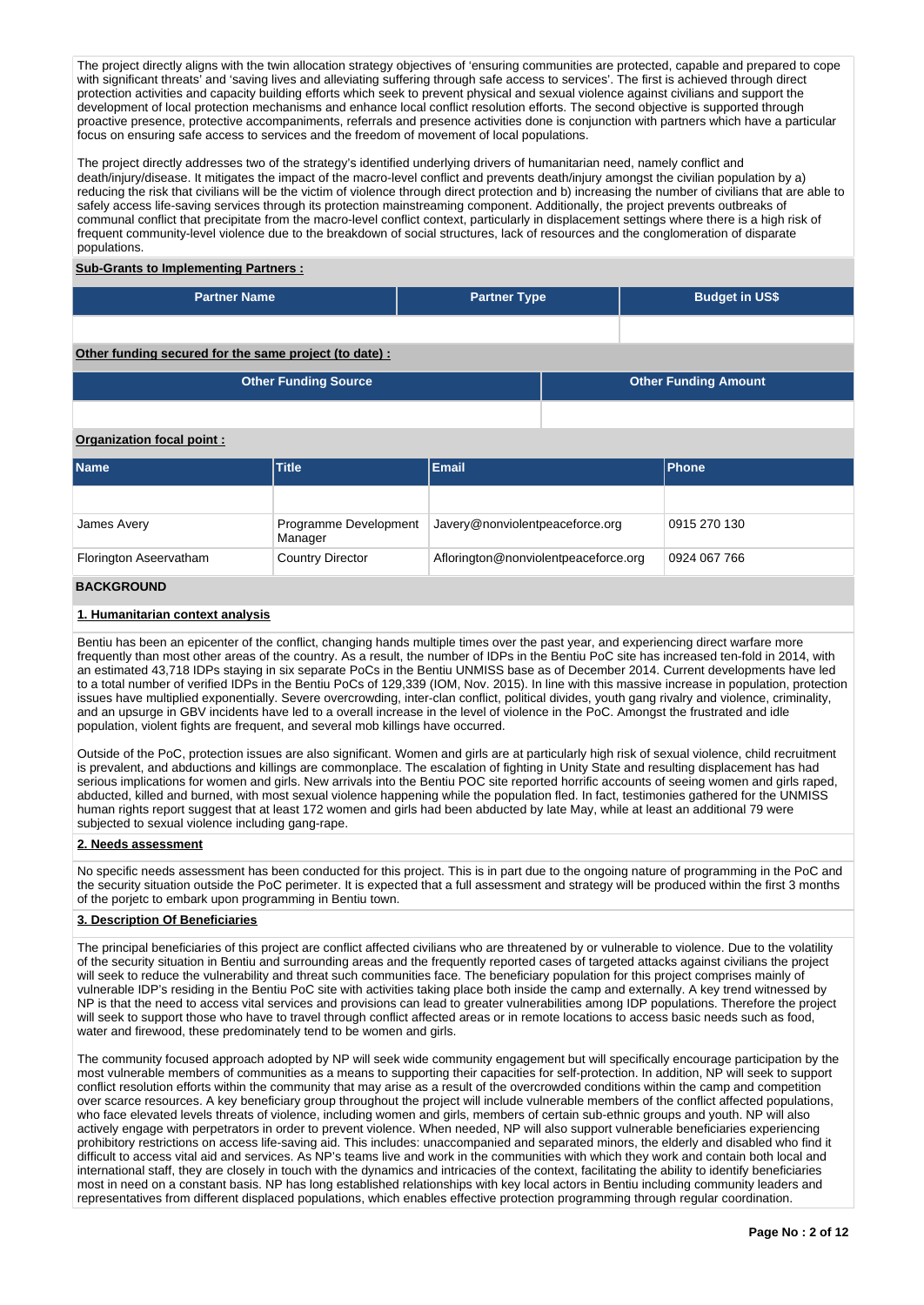#### **4. Grant Request Justification**

Nonviolent Peaceforce is the largest protection actor in South Sudan and has been operating in the country since 2011, at present it has 1 mobile protection response team and 9 static field sites established in six states including Upper Nile. As a key protection actor with a unique community focused approach to increasing the safety and security of civilians, NP has both the appropriate organizational capacity and structure to undertake this project successfully. NP's programming is centered on four central thematic areas: direct protection, child protection, women's participation and protection and protection mainstreaming. Specific examples of relevant experience in South Sudan include: • In 2012, when sexual violence was one of most serious concerns in Pibor County, NP began providing protective accompaniment for women in high-risk locations such as boreholes and the women's collective farm. In the first month of implementation the cases of reported rates dropped from more than 20 to 0. Since the outbreak of the civil war, NP has been providing specific accompaniment for women and girls moving out of the PoC areas and in other conflict affected locations with significant success. • Since 2011, NP has facilitated the establishment and operationalization of twelve Women's Peacekeeping Teams (WPTs) across the country. WPTS, which generally consist of 15-30 women from a particular community, are trained, coached, and accompanied to set up and implementing community-level violence prevention and peace building systems. The WPTs successes have ranged from successfully advocating for accountability from both the military and the police, to effectively negotiating with armed cattle keepers to cancel planned attacks and engage in dialogue. Most recently, in Waat, Jonglei State, the IDP and the host community women have joined their WPTs to facilitate nonviolent conflict resolution for IDP/host resource conflict. In Northern Bahr el Ghazal, the chiefs' court now refers cases to the WPT for resolution and follow-up, demonstrating an unusual level of recognition and respect for the role of women in peace and security issues. • NP established a Juba PoC field team in December 2013 and a Bentiu PoC field team in January 2015, and has continued to implement civilian protection and violence prevention programming in both sites to date. In both locations, NP has been able to substantially reduce the level of GBV outside the PoCs through a combination of initiatives, including accompaniment for those most at risk, patrols in vulnerable areas and sustained advocacy to UNMISS, the diplomatic community and other humanitarian actors.

## **5. Complementarity**

This project will build upon a substantial body of programming focusing around violence prevention, direct protection and conflict mitigation by NP in South Sudan. Due to the pressing needs of the population in Bentiu the project will incorporate key elements of NPs emergency response programming and fuse it with more long term capacity building to develop/strengthen community based protection mechanisms. Specific examples of similar programming include: • Pibor - In 2012, when sexual violence was one of most serious concerns in Pibor County, NP began providing protective accompaniment for women in high-risk locations such as boreholes and the women's collective farm. In the first month of implementation the cases of reported rates dropped from more than 20 to 0. Since the outbreak of the civil war, NP has been providing specific accompaniment for women and girls moving out of the PoC areas and in other conflict affected locations with significant success. • WPTs - Since 2011, NP has facilitated the establishment and operationalization of twelve Women's Peacekeeping Teams (WPTs) across the country. WPTS, which generally consist of 15-30 women from a particular community, are trained, coached, and accompanied to set up and implementing community-level violence prevention and peace building systems. The WPTs successes have ranged from successfully advocating for accountability from both the military and the police, to effectively negotiating with armed cattle keepers to cancel planned attacks and engage in dialogue. Most recently, in Waat, Jonglei State, the IDP and the host community women have joined their WPTs to facilitate nonviolent conflict resolution for IDP/host resource conflict. In Northern Bahr el Ghazal, the chiefs' court now refers cases to the WPT for resolution and follow-up, demonstrating an unusual level of recognition and respect for the role of women in peace and security issues. • NP established a Juba PoC field team in December 2013 and a Bentiu PoC field team in January 2015, and has continued to implement civilian protection and violence prevention programming in both sites to date. In both locations, NP has been able to substantially reduce the level of SGBV outside the PoCs through a combination of initiatives, including accompaniment for those most at risk, patrols in vulnerable areas and sustained advocacy to UNMISS, the diplomatic community and other humanitarian actors.

## **LOGICAL FRAMEWORK**

#### **Overall project objective**

To increase the safety and security of civilians in Rubkona County, Unity State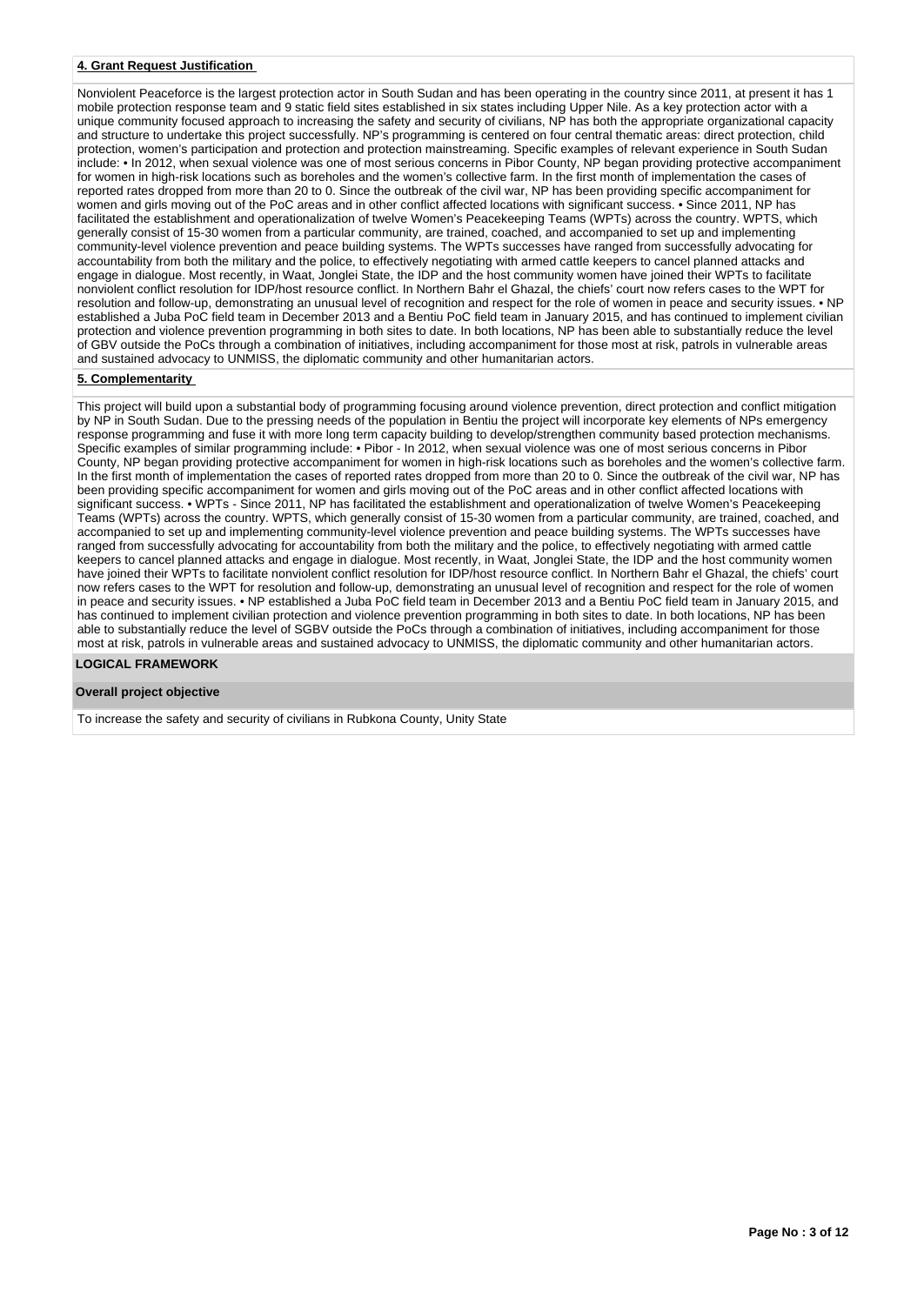| <b>PROTECTION</b>                                                                                                                                                                                  |                                                                                                                   |                                 |
|----------------------------------------------------------------------------------------------------------------------------------------------------------------------------------------------------|-------------------------------------------------------------------------------------------------------------------|---------------------------------|
| <b>Cluster objectives</b>                                                                                                                                                                          | <b>Strategic Response Plan (SRP) objectives</b>                                                                   | <b>Percentage of activities</b> |
| CO1: The safety and dignity of vulnerable<br>individuals is improved through prevention<br>programming and protection mainstreaming<br>to address threats and vulnerabilities                      | HRP 2016 SO1: Save lives and alleviate<br>suffering through safe access to services and<br>resources with dignity | 50                              |
| CO2: Quality protection response services<br>are available and can be accessed safely<br>and freely                                                                                                | HRP 2016 SO1: Save lives and alleviate<br>suffering through safe access to services and<br>resources with dignity | 20                              |
| CO3: Individuals are supported to achieve<br>solutions and freedom of movement; coping<br>strategies and protection capacities of<br>individuals, communities and local actors are<br>strengthened | HRP 2016 SO2: Ensure communities are<br>protected, capable and prepared to cope with<br>significant threats       | 30                              |

**Contribution to Cluster/Sector Objectives :** The project directly aligns with all protection cluster objectives through a multifaceted apprach combining direct protection, response and capacity building elements. The project is primarily geared at preventing acute, direct physical and sexual violence against vulnerable civilians, particularly in displacement settings. Project activities have a particular focus on ensuring that conflict affected populations can move safely and freely, especially through the provision of direct protection in high-risk areas. Additionally, through its protection mainstreaming component, the project improves access to life-saving humanitarian services, particularly for the most vulnerable, who are often unable to access humanitarian aid due to such factors as discrimination or an inability to travel. The project directly addresses two of the strategy's four identified main underlying drivers of humanitarian need, namely conflict and death/injury/disease. It mitigates the impact of the macro-level conflict and prevents death/injury amongst the civilian population by a) reducing the risk that civilians will be the victim of violence through direct protection and b) increasing the number of civilians that are able a to safely access life-saving services through its protection mainstreaming component. Additionally, the project prevents outbreaks of communal conflict that precipitate from the macro-level conflict context, particularly in displacement settings where there is a high risk of frequent community-level violence due to the breakdown of social structures, lack of resources and the conglomeration of disparate populations.

#### **Outcome 1**

Reduction in the number of women, men and children vulnerable to violence including GBV, exploitation and neglect

# **Output 1.1**

### **Description**

Provision of direct protection, response and conflict mitigation activities in communities to increase the safety and security of local populations.

#### **Assumptions & Risks**

Assumption: Direct protection activities such as proactive presence and protective patrols deter violence and increase the safety and security of civilians through the use of conscious visibility. Conscious visibility of international and national actors can deter perpetrators from committing violence and encourage non-violent forms of conflict mediation in two ways. Firstly, such actors can expose violent activities, enacting social mechanisms for sanctioning violent behaviours and encouraging non-violent alternatives. Secondly, international actors are linked to, and can trigger, formal mechanisms of deterrence, which bring about justice or consequences for perpetrators actions thereby preventing violence.

Risk: Violence forces programme staff to evacuate field locations. Mitigation: Ongoing context, conflict and early warning analysis will seek to identify key trends in wider security situation. Regular coordination and communication with NP security manager, UN security, humanitarian agencies and trusted stakeholders in local communities will ensure teams have significant time to evacuate. In the case of evacuation, pre-planning will ensure assets and project documentation are secure. In all cases, secure fall-back locations will be identified and evacuation plans drawn up to ensure withdrawal is temporary.

#### **Activities**

#### **Activity 1.1.1**

Carry out regular assessments to identify high-risk areas and factors exposing civilians to conflict, violence and GBV.

#### **Activity 1.1.2**

Provision of protective accompaniment to vulnerable groups and individuals when they are facing elevated threats .

#### **Activity 1.1.3**

Provide regular deterrent patrols in vulnerable communities, facilitating the participation of other protection actors in high risk areas or situations.

#### **Activity 1.1.4**

Provide proactive, protective presence where threats and incidents of violence are occurring

#### **Activity 1.1.5**

Conduct conflict mitigation and dialogue facilitation activities to reduce tensions and prevent violence in communities.

## **Activity 1.1.6**

Provide protection mainstreaming support at distributions and registrations.

#### **Activity 1.1.7**

Facilitate referrals and support safe access to services for individuals requiring additional support.

#### **Indicators**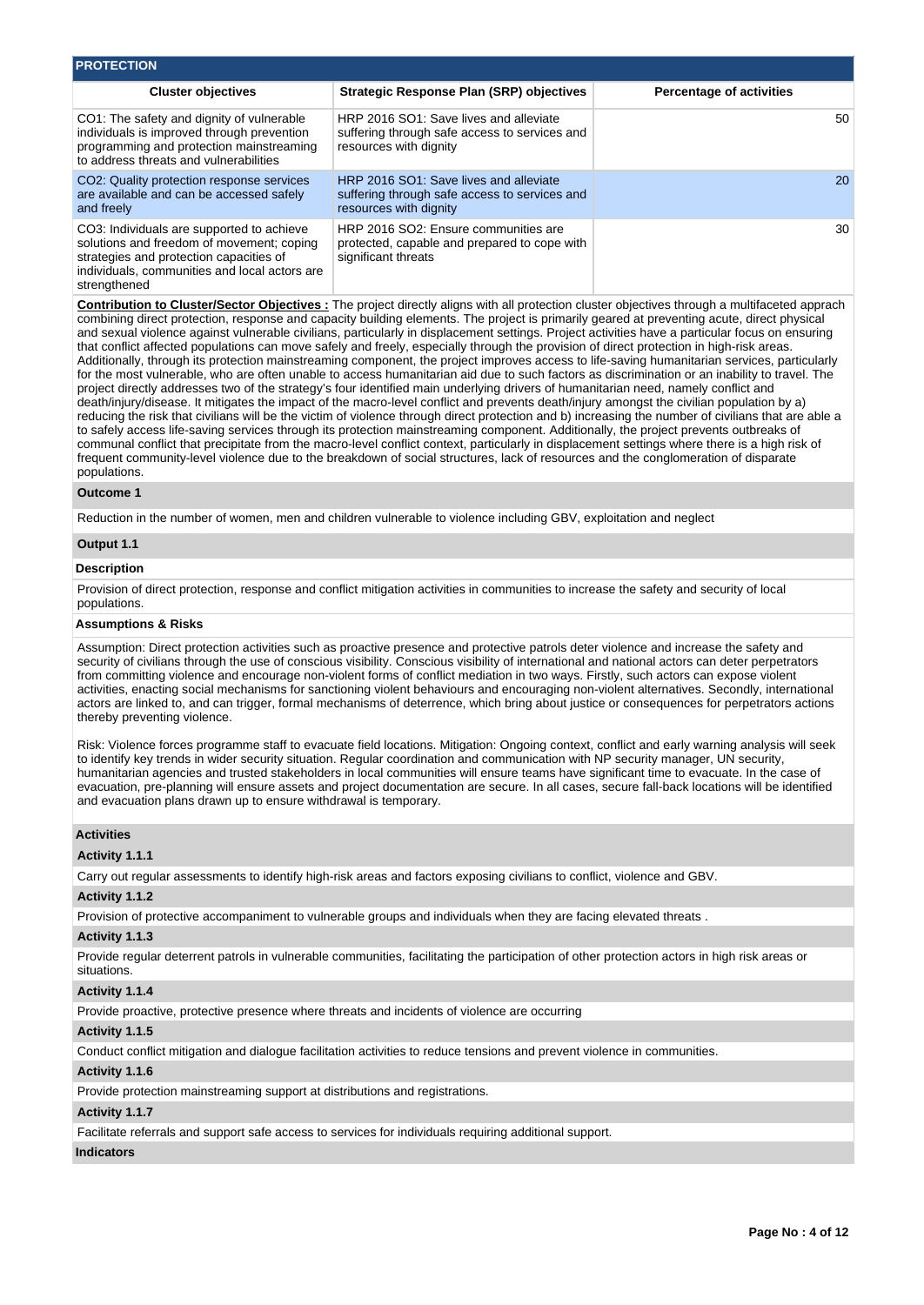|                                |                                                                            |                                                                                                                                                                                                                                                                                                                                                                                                                                                                                                                                            | <b>End cycle beneficiaries</b> |                                |             |              | <b>End</b><br>cycle |
|--------------------------------|----------------------------------------------------------------------------|--------------------------------------------------------------------------------------------------------------------------------------------------------------------------------------------------------------------------------------------------------------------------------------------------------------------------------------------------------------------------------------------------------------------------------------------------------------------------------------------------------------------------------------------|--------------------------------|--------------------------------|-------------|--------------|---------------------|
| Code                           | <b>Cluster</b>                                                             | <b>Indicator</b>                                                                                                                                                                                                                                                                                                                                                                                                                                                                                                                           | <b>Men</b>                     | Women                          | Boys  Girls |              | <b>Target</b>       |
| Indicator 1.1.1                | <b>PROTECTION</b>                                                          | Frontline services # of protection assessments<br>conducted in the targeted locations                                                                                                                                                                                                                                                                                                                                                                                                                                                      |                                |                                |             |              | 6                   |
|                                | <b>Means of Verification:</b> Assessment reports and field reports.        |                                                                                                                                                                                                                                                                                                                                                                                                                                                                                                                                            |                                |                                |             |              |                     |
| Indicator 1.1.2                | <b>PROTECTION</b>                                                          | (Frontline services) # of protection<br>accompaniments conducted in the targeted<br>locations                                                                                                                                                                                                                                                                                                                                                                                                                                              |                                |                                |             |              | 80                  |
|                                | <b>Means of Verification:</b> Field Reports and activity reports           |                                                                                                                                                                                                                                                                                                                                                                                                                                                                                                                                            |                                |                                |             |              |                     |
| Indicator 1.1.3                | <b>PROTECTION</b>                                                          | Frontline services # of protection monitoring visits<br>or safety audits in the targeted locations                                                                                                                                                                                                                                                                                                                                                                                                                                         |                                |                                |             |              | 6                   |
| <b>Means of Verification:</b>  |                                                                            |                                                                                                                                                                                                                                                                                                                                                                                                                                                                                                                                            |                                |                                |             |              |                     |
| Indicator 1.1.4                | <b>PROTECTION</b>                                                          | Frontline services # of persons with specific needs<br>(disabled, elderly, chronically ill) who receive<br>targeted support/assistance                                                                                                                                                                                                                                                                                                                                                                                                     | 1,000                          | 2,500                          | 750         | 750          | 5,000               |
|                                | <b>Means of Verification:</b> Field reports                                |                                                                                                                                                                                                                                                                                                                                                                                                                                                                                                                                            |                                |                                |             |              |                     |
| Indicator 1.1.5                | <b>PROTECTION</b>                                                          | Frontline services # of people with specific needs<br>(disabled, elderly, chronically ill) referred to other<br>sectors for assistance/support services                                                                                                                                                                                                                                                                                                                                                                                    | 24                             | 60                             | 18          | 18           | 120                 |
|                                | <b>Means of Verification</b> : field reports, case management notes        |                                                                                                                                                                                                                                                                                                                                                                                                                                                                                                                                            |                                |                                |             |              |                     |
| <b>Outcome 2</b>               |                                                                            |                                                                                                                                                                                                                                                                                                                                                                                                                                                                                                                                            |                                |                                |             |              |                     |
|                                |                                                                            | Strengthen the protective capacity and promote the peaceful co-existence of communities                                                                                                                                                                                                                                                                                                                                                                                                                                                    |                                |                                |             |              |                     |
| Output 2.1                     |                                                                            |                                                                                                                                                                                                                                                                                                                                                                                                                                                                                                                                            |                                |                                |             |              |                     |
| <b>Description</b>             |                                                                            |                                                                                                                                                                                                                                                                                                                                                                                                                                                                                                                                            |                                |                                |             |              |                     |
|                                |                                                                            | Support the development of community based protection and conflict mitigation mechanisms                                                                                                                                                                                                                                                                                                                                                                                                                                                   |                                |                                |             |              |                     |
| <b>Assumptions &amp; Risks</b> |                                                                            |                                                                                                                                                                                                                                                                                                                                                                                                                                                                                                                                            |                                |                                |             |              |                     |
|                                | addition to a willingness by the community to engage with such structures. | Assumption: Increased knowledge on the means of preventing violence and promoting security leads to community mobilization and<br>collective action around these issues. Subsequently, the participation and collective mobilization of local actors presents a more effective<br>and sustainable means of improving community security, peace-building and GBV prevention and response efforts.<br>Risk: Community based protection mechanisms require considerable amounts of training and ongoing mentoring to ensure effectiveness. In |                                |                                |             |              |                     |
| <b>Activities</b>              |                                                                            |                                                                                                                                                                                                                                                                                                                                                                                                                                                                                                                                            |                                |                                |             |              |                     |
| Activity 2.1.1                 |                                                                            |                                                                                                                                                                                                                                                                                                                                                                                                                                                                                                                                            |                                |                                |             |              |                     |
|                                |                                                                            | Conduct training workshops for community members and local organizations on protection and conflict resolution.                                                                                                                                                                                                                                                                                                                                                                                                                            |                                |                                |             |              |                     |
| Activity 2.1.2                 |                                                                            |                                                                                                                                                                                                                                                                                                                                                                                                                                                                                                                                            |                                |                                |             |              |                     |
|                                |                                                                            | Hold regular security meetings with community members to improve local strategies for protection and violence prevention.                                                                                                                                                                                                                                                                                                                                                                                                                  |                                |                                |             |              |                     |
| Activity 2.1.3                 |                                                                            |                                                                                                                                                                                                                                                                                                                                                                                                                                                                                                                                            |                                |                                |             |              |                     |
|                                |                                                                            | Conduct shuttle diplomacy and facilitate dialogue in urgent conflict situations.                                                                                                                                                                                                                                                                                                                                                                                                                                                           |                                |                                |             |              |                     |
| Activity 2.1.4                 |                                                                            | Engage in timely and effective rumor control to prevent unnecessary displacement and reduce communal tensions.                                                                                                                                                                                                                                                                                                                                                                                                                             |                                |                                |             |              |                     |
| <b>Indicators</b>              |                                                                            |                                                                                                                                                                                                                                                                                                                                                                                                                                                                                                                                            |                                |                                |             |              |                     |
|                                |                                                                            |                                                                                                                                                                                                                                                                                                                                                                                                                                                                                                                                            |                                | <b>End cycle beneficiaries</b> |             |              | <b>End</b><br>cycle |
| Code                           | <b>Cluster</b>                                                             | Indicator                                                                                                                                                                                                                                                                                                                                                                                                                                                                                                                                  | Men                            | <b>Women</b>                   | <b>Boys</b> | <b>Girls</b> | <b>Target</b>       |
| Indicator 2.1.1                | <b>PROTECTION</b>                                                          | Frontline services # of individuals trained in<br>conflict mitigation/ resolution skills                                                                                                                                                                                                                                                                                                                                                                                                                                                   | 90                             | 90                             | 0           | 0            | 180                 |
|                                |                                                                            | <b>Means of Verification</b> : Training attendance lists, training feedback, activity and field reports                                                                                                                                                                                                                                                                                                                                                                                                                                    |                                |                                |             |              |                     |
| Indicator 2.1.2                | <b>PROTECTION</b>                                                          | Frontline services # of organizations (both<br>protection and non-protection) trained by HRP<br>partners on protection, including mainstreaming,<br>referrals and inclusion                                                                                                                                                                                                                                                                                                                                                                |                                |                                |             | 4            |                     |
|                                |                                                                            | <b>Means of Verification:</b> Training attendance sheets, field and activity reports                                                                                                                                                                                                                                                                                                                                                                                                                                                       |                                |                                |             |              |                     |
| Indicator 2.1.3                | <b>PROTECTION</b>                                                          | # of community protection meetings held during<br>project period                                                                                                                                                                                                                                                                                                                                                                                                                                                                           |                                |                                |             |              | 6                   |
|                                | <b>Means of Verification:</b> Field and activity reports                   |                                                                                                                                                                                                                                                                                                                                                                                                                                                                                                                                            |                                |                                |             |              |                     |
| <b>Additional Targets:</b>     |                                                                            |                                                                                                                                                                                                                                                                                                                                                                                                                                                                                                                                            |                                |                                |             |              |                     |
| M & R                          |                                                                            |                                                                                                                                                                                                                                                                                                                                                                                                                                                                                                                                            |                                |                                |             |              |                     |

**Monitoring & Reporting plan**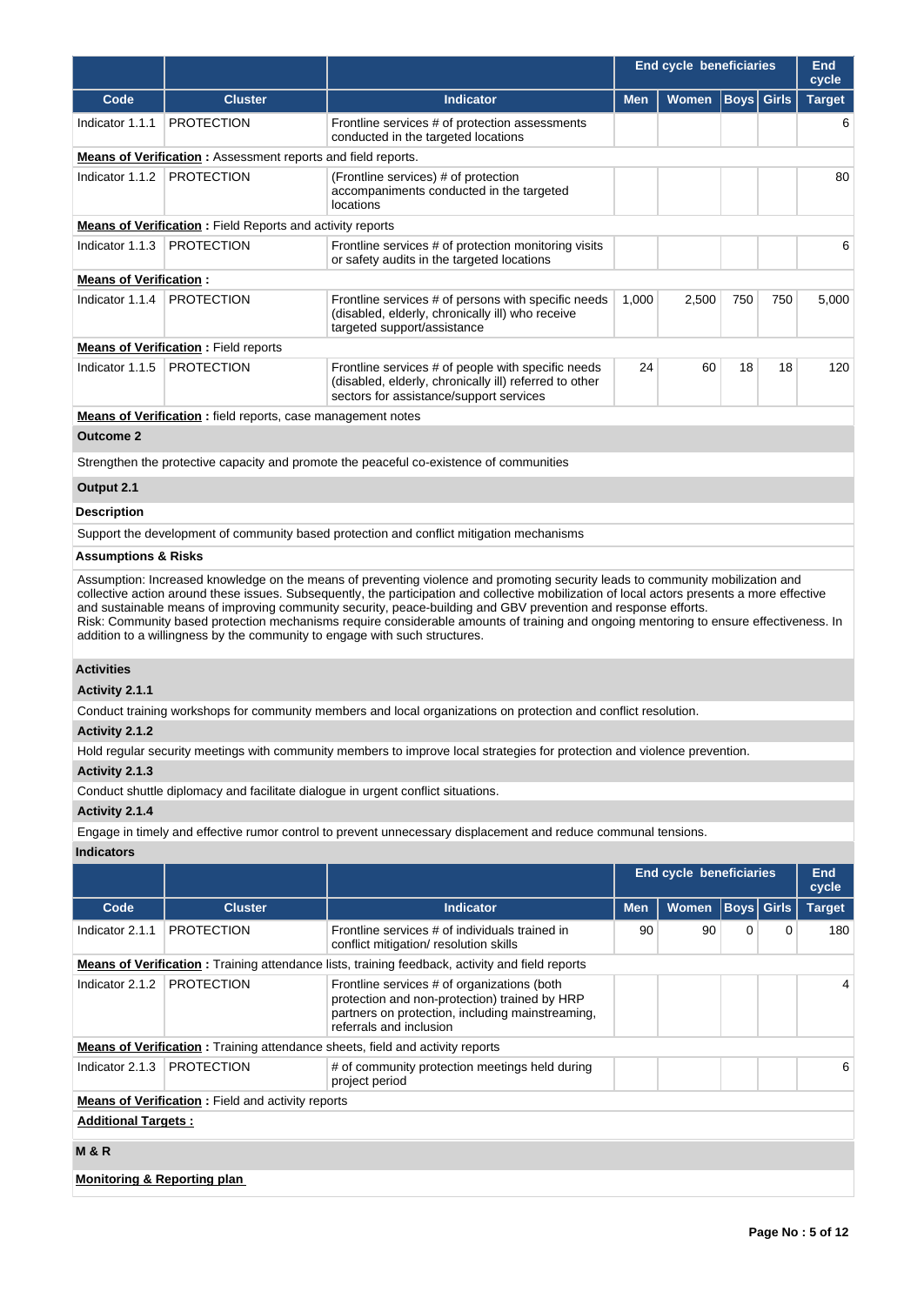To ensure effective oversight of the project, consistent monitoring and evaluation will play an integral role in the overall project management cycle. The monitoring process will be conducted both at field and HQ level and will be led by NP staff, but include input from key stakeholders and beneficiary communities. Detailed field reports which include context overviews, beneficiary information, activity and meeting logs as well as any additional project information will be collected on a weekly basis. Utilising NPs internal project monitoring matrix (PMM), this information will be input at HQ level to measure progress against set objectives and work plan, as well as to capture key challenges and lessons learnt. On a regular basis the data captured in the PMM will be analysed for internal and donor reports and will feed into NPs internal project planning and review process. All information captured at field level will be verified through regular field visits conducted by programme officers and management.

The project evaluation process will seek to verify NPs contribution to the safety and security of communities, both in the short and long term. Formative, mainly qualitative assessment activities including community consultations and key informant interviews will seek to guide implementation and provide an avenue for feedback and accountability to beneficiaries. The results of the formative evaluation will provide key information for the project planning and review process and on-going improvement of the project. The summative project evaluation will utilise a community-based and participatory approach which also seeks to develop local capacity and ownership of the project in the longterm. Quantitative and qualitative data will be collected through regular focus group discussions to understand communities' perceptions of, and experiences with, their own security to inform programming activities at different field sites, provide consistent and standardized data to the purposes of M&E and reporting. It will consist of a range of group activities such as in-depth discussions, voting exercises, proportional piling and participatory mapping. In addition to FGDs the projects summative evaluation will include tools such as key informant interviews, case studies and short surveys to map and measure change effectively.

#### **Workplan**

| <b>Activity description</b>                                                                                                                                                    | Year | $\overline{2}$ | 3        |              | 5            | 6            | 7                      | 8 | 9 | 10 |  |
|--------------------------------------------------------------------------------------------------------------------------------------------------------------------------------|------|----------------|----------|--------------|--------------|--------------|------------------------|---|---|----|--|
| Activity 1.1.1: Carry out regular assessments to identify high-risk areas and factors<br>exposing civilians to conflict, violence and GBV.                                     | 2016 | X              | IX.      | $\mathsf{X}$ | ΙX.          | <sup>X</sup> | $\mathsf{I}\mathsf{X}$ |   |   |    |  |
| Activity 1.1.2: Provision of protective accompaniment to vulnerable groups and<br>individuals when they are facing elevated threats.                                           | 2016 | X              | <b>X</b> | IX.          | $\mathsf{x}$ | X            | X                      |   |   |    |  |
| Activity 1.1.3: Provide regular deterrent patrols in vulnerable communities,<br>facilitating the participation of other protection actors in high risk areas or<br>situations. | 2016 | X              | ΙX.      | $\mathsf{X}$ | $\times$     | X            | X                      |   |   |    |  |
| Activity 1.1.4: Provide proactive, protective presence where threats and incidents<br>of violence are occurring                                                                | 2016 | X              | ΙX.      | ΙX.          | $\mathsf{x}$ | <b>X</b>     | <sup>X</sup>           |   |   |    |  |
| Activity 1.1.5: Conduct conflict mitigation and dialogue facilitation activities to<br>reduce tensions and prevent violence in communities.                                    | 2016 | X              | ΙX.      | $\mathsf{X}$ | $\times$     | $\mathsf{x}$ | X                      |   |   |    |  |
| Activity 1.1.6: Provide protection mainstreaming support at distributions and<br>registrations.                                                                                | 2016 | X              | <b>X</b> | ΙX.          | $\mathsf{x}$ | X            | X                      |   |   |    |  |
| Activity 1.1.7: Facilitate referrals and support safe access to services for individuals<br>requiring additional support.                                                      | 2016 | $\times$       | ΙX.      | $\mathsf{X}$ | IX.          | $\mathsf{X}$ | <sup>X</sup>           |   |   |    |  |
| Activity 2.1.1: Conduct training workshops for community members and local<br>organizations on protection and conflict resolution.                                             | 2016 | X              | ΙX.      | $\mathsf{X}$ | $\times$     | $\mathsf{x}$ | X                      |   |   |    |  |
| Activity 2.1.2: Hold regular security meetings with community members to improve<br>local strategies for protection and violence prevention.                                   | 2016 | X              | <b>X</b> | ΙX.          | $\mathsf{x}$ | X            | X                      |   |   |    |  |
| Activity 2.1.3: Conduct shuttle diplomacy and facilitate dialogue in urgent conflict<br>situations.                                                                            | 2016 | $\times$       | ΙX.      | $\mathsf{X}$ | IX.          | $\mathsf{X}$ | <sup>X</sup>           |   |   |    |  |
| Activity 2.1.4: Engage in timely and effective rumor control to prevent unnecessary<br>displacement and reduce communal tensions.                                              | 2016 | X              | ΙX.      | ΙX.          | X            | X            | X                      |   |   |    |  |
| <b>OTHER INFO</b>                                                                                                                                                              |      |                |          |              |              |              |                        |   |   |    |  |
| <b>Accountability to Affected Populations</b>                                                                                                                                  |      |                |          |              |              |              |                        |   |   |    |  |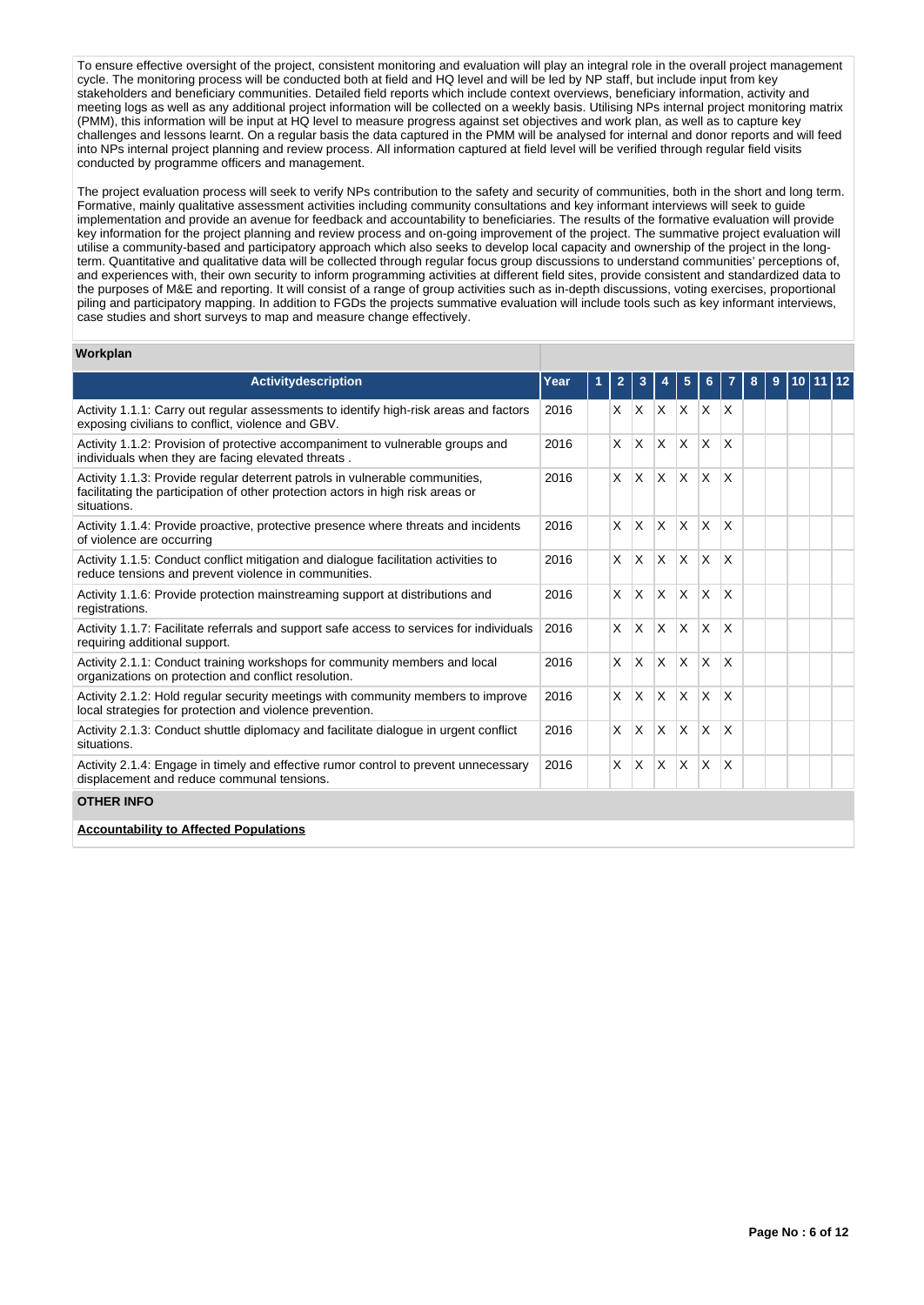Beneficiaries will play a pivotal role in the planning, implementation and evaluation stages of this project. Initially, all activities will adhere to the four key guiding principles to minimise any potential harm, ensure strict operating procedures for staff and accountability .

• Ensure the physical safety of the survivor and those who assist them.

• Guarantee confidentiality at every stage of the case management process.

• Respect the wishes, the rights, and the dignity of the survivor.

• Ensure non-discrimination.

Prior to implementation, all staff engaged in the project will have to undergo rigorous training on appropriate protection techniques, community engagement and conflict mediation in South Sudan to ensure accountability and adherence to the above principles. In the immediate stages of the project, all teams will carry out community sensitisation activities to appraise all community members, local leaders and officials about the work of Nonviolent Peaceforce, the intended aims of the project and to assess key protection issues. This will later be enhanced through ongoing community engagement activities which will seek to strengthen community ownership over the projects activities and objectives.

The projects planning stages will draw heavily upon beneficiary's experiences of security, safety and risks through consultation to identify key areas of programming. Activities such as community meetings, focus group discussions, key informant interviews and participatory risk/institutional mapping will help to identify the most pertinent security issues and available support networks within the community. This will promote community involvement in coming up with effective context relevant protection strategies. The beneficiary led assessment process will be supported by independent contextual analysis conducted by the team which will focus on community hierarchies and decision making structures, gender relations and social capital which will assist with community engagement activities and promoting buy-in.

Regular meetings and outreach activities will provide a necessary feedback loop for beneficiaries regarding project activities/approaches. These will be recorded and reviewed periodically throughout the project-cycle to ensure programming is relevant and beneficiary focused at all stages. In order to integrate do no harm principles within the project the teams will carry out detailed analysis of the local context and conflict dynamics to ensure all activities are suitable and do not heighten risks of participating beneficiaries. Specific measures will be taken to ensure the physical safety of women and girls participating in the project including rapid risk assessments conducted on a case-by-case basis, case management plans and follow up procedures for survivors. These will be crucial to ensure that immediate risks to the beneficiary's security is alleviated and any ongoing protection concerns are highlighted and addressed.

Finally, to ensure effective safeguarding of sensitive and confidential data, all project staff will be trained in effective information management. This will highlight the importance of data security in reporting and case management activities, removing names and key identifiers from reports, password protecting all field reports and secure storage and disposal of confidential data. Hard-copy files will be stored in field locations for no-longer than 14 days, in which time all relevant information will be inputted into a secure database with paper files disposed of. Regular information management audits will ensure NPs standard operating procedures related to data protection are adhered to. In instances where community groups are engaged in activities which require some form of information management, NP teams will again provide training to ensure data protection is assured.

## **Implementation Plan**

Subpartners: The project will be directly implemented by NP- there are no sub-partners.

Supervision/Reporting Lines/Distribution of Labor Project activities are carried out collaboratively by field teams who live and work in the affected communities. Field teams are composed of a Team Leader (TL), International Protection Officers (IPOs), and National Protection Officers (NPOs). IPOs and NPOs report to the TL. While field teams utilize a collaborative model of decision-making and programming, the TL has overall responsibility for management and supervision for the team at field level, and is the ultimate decision-maker on the ground. Specifically, TLs carry out oversight for programming, finance, security, reporting and logistics. TLs report to Area Coordinators, each of whom are responsible for overseeing project implementation in 3-4 field sites, and for ensuring that their field teams have the necessary programmatic, financial and security and logistical support. Area Coordinators report to the Senior Program Manager (SPM) and liaise with the programme development team to ensure successful programme implementation, grants management and M&E functions. Financial Management Each field team has an appointed member who carries out financial administration at the field level, and is overseen by the TL. TLs create monthly field site budgets based on the relevant grant budget(s). The field site budgets are approved by the Senior Program Manager and Senior Finance Manager in Juba to ensure proper oversight. Budget monitors are produced on a monthly basis to track spending against the grant. In addition, financial reports are given in-depth reviews before submission to ensure accuracy. Coordination with humanitarian partners NP is an active participant in the protection cluster system both at the national and state levels. In addition, NP is also the protection focal agency in Northern Bahr el Ghazal, Unity and Jonglei states and the child protection focal agency in Unity, Jonglei and Central Equatoria states. Being a member of the Strategic Advisory Group (SAG) for the national Protection Cluster, NP participates in the child protection and GBV protection sub-clusters as well as a number of working groups including the Family Tracing and Reunification (FTR) working group and the MRM - Monitoring and Reporting Mechanism.

Coordination At field level NP seeks to maintain strong coordination functions with humanitarian partners through regular meetings, dissemination of briefing reports, joint planning sessions and participation in inter-agency assessments. These allow teams to raise awareness of pertinent protection needs in each locality and discuss joint implementation and response plans where necessary. In most cases, NP's direct protection and protection mainstreaming programming inherently complements the work of many other humanitarian partners: reducing the potential for violence at distributions, facilitating safe access to services and providing direct referrals and accompaniments where necessary. NPs strong links with both beneficiary communities and humanitarian agencies enables greater dialogue through the establishment of joint meetings, workshops and local level advocacy. In many cases this has resulted in a greater understanding of the needs, motives and actions on both sides and provided beneficiaries with improved clarity and understanding regarding service provision, while facilitating strengthened responses from humanitarian agencies on the ground. In addition to the coordination carried out with humanitarian agencies, teams will seek to build collaborative relationships with local actors. During 2015 a high turnover of finance staff at NP hampered efforts to provide timely and accurate reporting. For 2016 two new full time staff have been hired, new financial management systems and training has been provided to ensure this does not repeat in 2016.

#### **Coordination with other Organizations in project area**

| Name of the organization       | Areas/activities of collaboration and rationale                                                                   |
|--------------------------------|-------------------------------------------------------------------------------------------------------------------|
| International Rescue Committee | Referral of GBV cases for psycho-social and other post-incident<br>support services                               |
| Medecins Sans Frontieres       | Referral of beneficiaries with acute medical conditions and for post-<br>incident medical care for GBV survivors. |
| <b>UNFPA</b>                   | Referral of GBV cases for post-incident support services                                                          |
| <b>IOM</b>                     | Coordinate on camp management planning and decision making                                                        |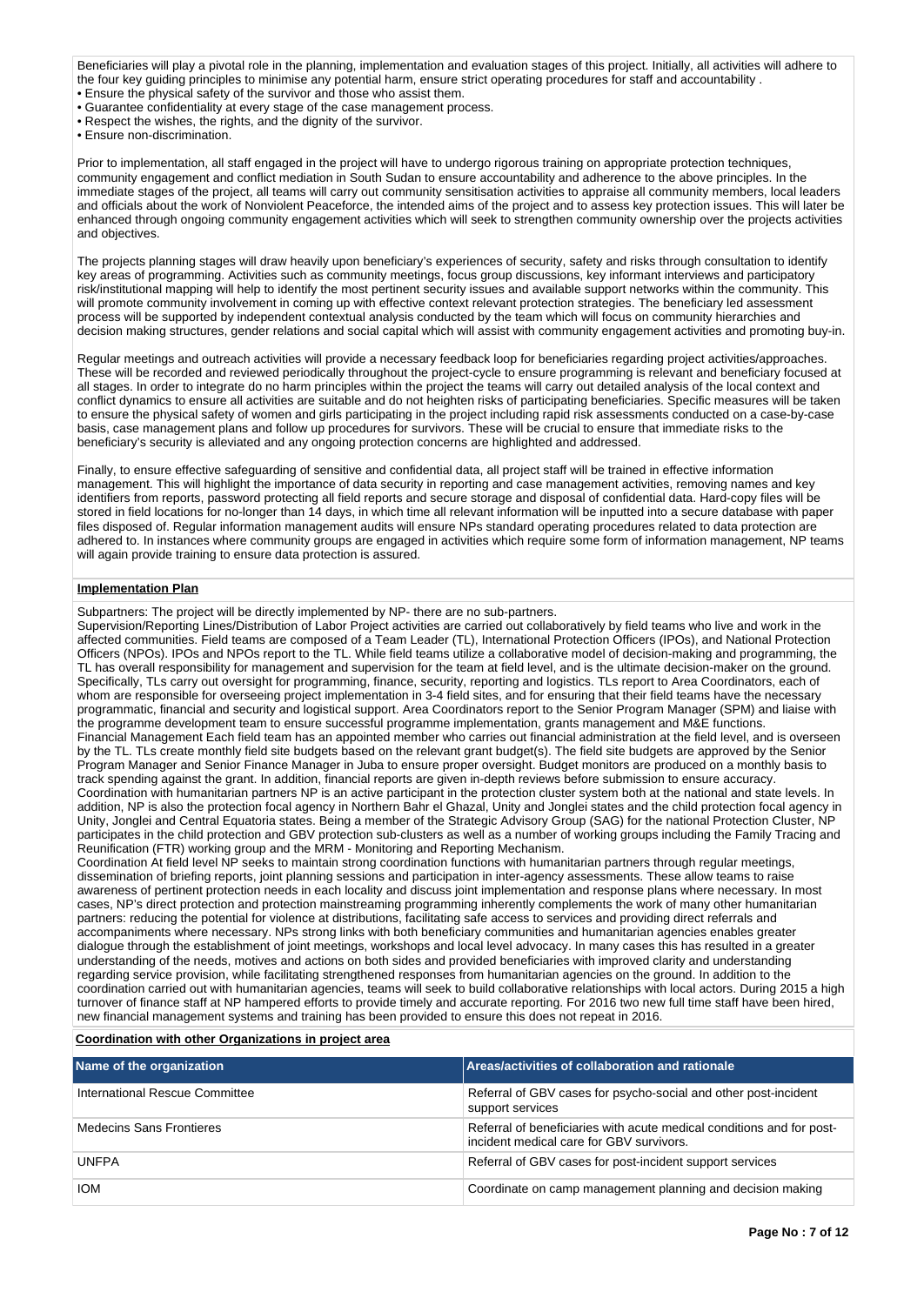| <b>UNPOL</b>                             | Coordinate on all pressing protetion matters and crime                                                                 |
|------------------------------------------|------------------------------------------------------------------------------------------------------------------------|
| <b>UNICEF</b>                            | Coordinate closely on child protection cases in Bentiu                                                                 |
| <b>UNHCR</b>                             | Coordinate with UNHCR as protection cluster lead, on pertinent<br>protection needs and conerns as they arise in Bentiu |
| <b>Environment Marker Of The Project</b> |                                                                                                                        |

B: Medium environmental impact with NO mitigation

#### **Gender Marker Of The Project**

2a-The project is designed to contribute significantly to gender equality

#### **Justify Chosen Gender Marker Code**

The project's primary focus on violence prevention including GBV, especially as it results to freedom of movement and access to aid, addresses one of the most prominent barriers to gender equality within the current context. The project necessarily incorporates women and girls' needs into the planning and implementation of direct protection, GBV prevention, and response activities. NP also ensures the active participation of women in all CBR/community dispute resolution activities, not only for the purposes of gender equality, but because empirically women are "more likely to find alternatives to violence in resolving conflicts," and thus violence prevention initiatives that incorporate women are more successful than those that do not (Goldstein, How Gender Shapes the War System, p.42). Reflexively, however, such a process also empowers women and therefore promotes gender equality. Additionally, NP's participatory M&E system is designed to obtain both qualitative and quantitative data to inform project design, adapt implementation methods, and evaluate differential impact on women, men, boys and girls.In order to bring about a sustainable change which prevents violence and specifically GBV and promotes peaceful relations within communities the project is required to address key social conditions which perpetuate and normalise gender inequities and violence. Men and boys play a key role within this process as their dominant position in society, masculine identity and relationships with women often mean they are the perpetrators of violence and, knowingly or otherwise, participate in reinforcing harmful social norms. In these terms, men can act as the 'gatekeepers' to changing conditions for women, either supporting – or placing obstacles in the way of activities aimed at promoting violence reduction, gender equality and greater participation of women in society . Therefore to ensure all project activities are successfully completed and receive sufficient community buy-in they will all require some engagement and active participation of men and boys. Specific components such as awareness raising, positive messaging and capacity building which directly seek to address harmful socio-cultural norms, promote gender equity and prevent violence against women and girls will all include strategies and targets for engaging men and boys. Illustrating the positive output of their contribution to peace-building and protection for themselves, their families and community is a key entry point for engaging with men and will be accompanied by regular forums for discussion and engagement such as sports and events for youth. In addition, an emphasis on the role of men as the protector of the family and in society may not only engage them in a positive way but also weaken the more aggressive masculine identity that often hampers constructive dialogue concerning women's role in society, women's rights and women's participation in general.

## **Protection Mainstreaming**

Prioritization of Safety, Dignity and Self-Protection Capacities All project activities are designed to protect civilians and reduce violence, and thus inherently prioritize their safety. NP's principal of ensuring the "primacy of local conflict actors" ensures that the beneficiaries remain as the central participants in all of NP's programming, and promotes their self-protection capacities. Activities such as creating safe space for conflict actors to engage in dialogue, or conducting strategic/protective accompaniments for civilians to access authorities or security actors, are prime examples of this methodology. Such an approach prioritizes the dignity of beneficiaries, treating them as partners in implementation. Such programming necessitates that, at a minimum, beneficiaries voices are respected, if not amplified. Equal/Impartial Access to Services The proposed programming is designed to enable equal and impartial access to services. Vulnerable subsets of the community, such as women having to travel long-distances, older persons or persons with disabilities who are less able to protect themselves, minority ethnic groups who can easily be overlooked in other types of aid are the starting point of specifically tailored activities. NP also engages with community leadership and advocates for the inclusion of the concerns of these groups, or when possible representatives of these groups to be included in leadership structures. The protection mainstreaming component of the program helps to support vulnerable groups in obtaining meaningful access to assistance and services provided by other actors. Consideration of Do No Harm NP carries out in-depth context analysis and community consultations about the impact and potential effect of our work, prior to and throughout program implementation. International, national, and local national staff are involved in the analyses, and relevant actors are regularly consulted. This means that the implementers are finely tuned to the context, its changing dynamics, the interplay of relationships, and adapt activities to actively avoid causing harm – not just what NP might think causes harm, but harm as defined by the communities we work with as well. Field staff are trained in protection mainstreaming, and NP's Juba-based Protection Mainstreaming advisor provides oversight for protection mainstreaming programming, as well as the implementation of Do No Harm principles in NP's own work.

#### **Country Specific Information**

**Safety and Security**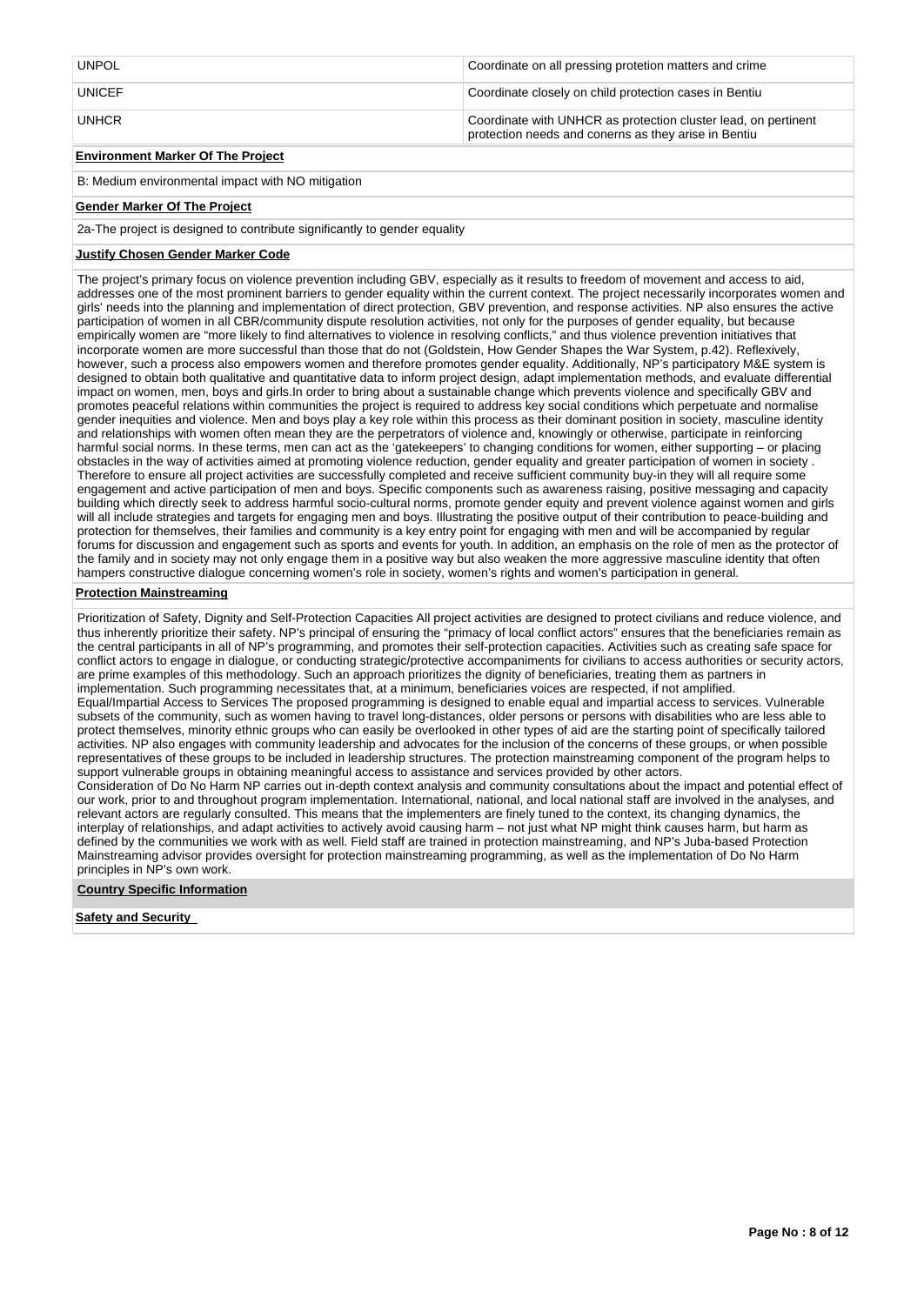Within the UN premises in Bentiu (PoC), NP operates under relative safety - generally speaking the staff is not a primary target for hostilities. Yet, the PoC site is highly unpredictable and volatile, with the potential of high level of tension amongst the IDPs that sometimes spill over in violent clashes. Incidents that occur on a regular basis inside the PoC include murder, assaults, sexual violence, civil unrest, mob violence, robbery, threats and harassment. However, these incidents rarely affect NPs ability to operate freely inside the PoC. While staff members are well cognisant of the high risks working within the site, they also have well-established relationships with all key stakeholders, which enable them to work freely and safely. Particularly important, is the good relationships with the youth (including gangs) that NP has as they are often are considered the primary source of violence, abuse and insecurity within the site. NPs safety and security is also ensured due to well-established relationships with local community structures such as with the community leaders of the High Committee and Block Committees, as well as with members of the Community Watch Groups. Movement in the PoC is generally only restricted by the curfew between 7am and 7pm.

While there has been a palpable improvement the last couple of months regarding the security context of the vicinity of the PoC, safety and security concerns does indeed hamper NPs ability to operate outside the PoC. This particularly relates to the bush areas - and especially east of the PoC, where the bush is much thicker - to which many female IDPs are leaving on a daily basis to pursue livelihood activities. The NP team themselves face a medium risk of being attacked by armed actors in this bush areas. With regards to the provision of firewood accompaniments for women, or patrolling in the bush, there is a myriad concerns over security and other challenges that need constant consideration and assessment. The threat posed by the looming presence of soldiers around the POC is constant, and attacks on civilians are recurrent. There is no sign of a decrease in the frequency of such attacks. The response from armed actors when encountering presence of humanitarians in the bush is considered highly erratic. Furthermore, the risk of being caught up in fighting between warring actors or cattle-raiders, or being hit by crossfire, is also a prevalent although at this stage low risk.

On the other hand, during daytime in the open areas of the main roads as well as in Rubkona and Bentiu town, NP suffers from a very low risk of insecurity. It is assessed that in these areas, NPs ability to implement its project plans is not hampered by any factors of insecurity.

#### **Access**

There are currently no restriction issues regarding access inside or in the vicinity of the PoC that are considered to impede project implementation.

## **BUDGET**

| Code | <b>Budget Line Description</b>                                                                                                                                                                                                                                                                |   | D / S Quantity | <b>Unit</b><br>cost          | <b>Duration</b><br><b>Recurran</b><br>ce | $\frac{9}{6}$<br>charged<br>to CHF | <b>Total Cost</b> |
|------|-----------------------------------------------------------------------------------------------------------------------------------------------------------------------------------------------------------------------------------------------------------------------------------------------|---|----------------|------------------------------|------------------------------------------|------------------------------------|-------------------|
|      | <b>Staff and Other Personnel Costs</b>                                                                                                                                                                                                                                                        |   |                |                              |                                          |                                    |                   |
| 1.1  | <b>International Protection Officers</b>                                                                                                                                                                                                                                                      | D |                | 3 3,000<br>.00               | 6                                        | 100%                               | 54,000.00         |
|      | International Protection Officers (IPO) are responsible for the direct implementation of the project in each field location. IPO's also<br>play a key role in supporting National Protection Officers in their work.                                                                          |   |                |                              |                                          |                                    |                   |
| 1.2  | <b>National Protection Officers</b>                                                                                                                                                                                                                                                           | D |                | $4 \mid 1,000$<br>.00        | 6                                        | 100%                               | 24,000.00         |
|      | National Protection Officers are responsible for direct implementation of the project in each field location. They play a key role in<br>establishing and strengthening relationships with communities, promoting mobilisation, carrying out capacity building activities<br>and translation. |   |                |                              |                                          |                                    |                   |
| 1.3  | <b>Security Guard</b>                                                                                                                                                                                                                                                                         | D | 1 <sup>1</sup> | 600.0<br>0                   | 6                                        | 100%                               | 3,600.00          |
|      | Security guards are essential for staff security and safety.                                                                                                                                                                                                                                  |   |                |                              |                                          |                                    |                   |
| 1.4  | Human Resource Manager                                                                                                                                                                                                                                                                        | S |                | $1 \mid 3,000$<br>.00        | 6                                        | 20%                                | 3.600.00          |
|      | The HR Manager will play a key role in the recruitment, hiring, contract and leave allowances for all staff on the project.                                                                                                                                                                   |   |                |                              |                                          |                                    |                   |
| 1.5  | Finance Manager                                                                                                                                                                                                                                                                               | S |                | 1 4,750<br>.00               | 6                                        | 20%                                | 5,700.00          |
|      | The finance manager will play a pivotal role in the effective financial management of the priject overall including reporting,<br>expenditure etc.                                                                                                                                            |   |                |                              |                                          |                                    |                   |
| 1.6  | Logistics Manager                                                                                                                                                                                                                                                                             | S |                | $1 \mid 3,750$<br>.00        | 6                                        | 20%                                | 4,500.00          |
|      | The logistics manager will play a pivotal role in ensuring the required equipment and supplies for the project are provided in a<br>timely and effective manner.                                                                                                                              |   |                |                              |                                          |                                    |                   |
| 1.7  | Monitoring & Evaluation Advisor                                                                                                                                                                                                                                                               | S |                | $1 \overline{)3,750}$<br>.00 | 6                                        | 20%                                | 4,500.00          |
|      | The Monitoring and Evaluation Advisor will oversee the M&E components of the project and ensure they are on track and that all<br>staff are aware of the requirements of the project.                                                                                                         |   |                |                              |                                          |                                    |                   |
| 1.8  | <b>Country Director</b>                                                                                                                                                                                                                                                                       | S |                | 1 6,600<br>.00               | 6                                        | 10%                                | 3,960.00          |
|      | The Country Director will play a key strategic oversight role of the project, finances and staff.                                                                                                                                                                                             |   |                |                              |                                          |                                    |                   |
| 1.9  | Fringe Benefits - International Field Staff                                                                                                                                                                                                                                                   | D |                | $1 \mid 2,700$<br>.00        | 6                                        | 100%                               | 16,200.00         |
|      | Fringe benefits for international field staff for Bentiu includes: Medical insurance, workers compensation cover, medical and<br>psychological assessments and support if necessary. 30% of total net salaries.                                                                               |   |                |                              |                                          |                                    |                   |
| 1.10 | Fringe Benefits - National Field Staff                                                                                                                                                                                                                                                        | D | 1 <sup>1</sup> | 1,200<br>.00                 | 6                                        | 100%                               | 7,200.00          |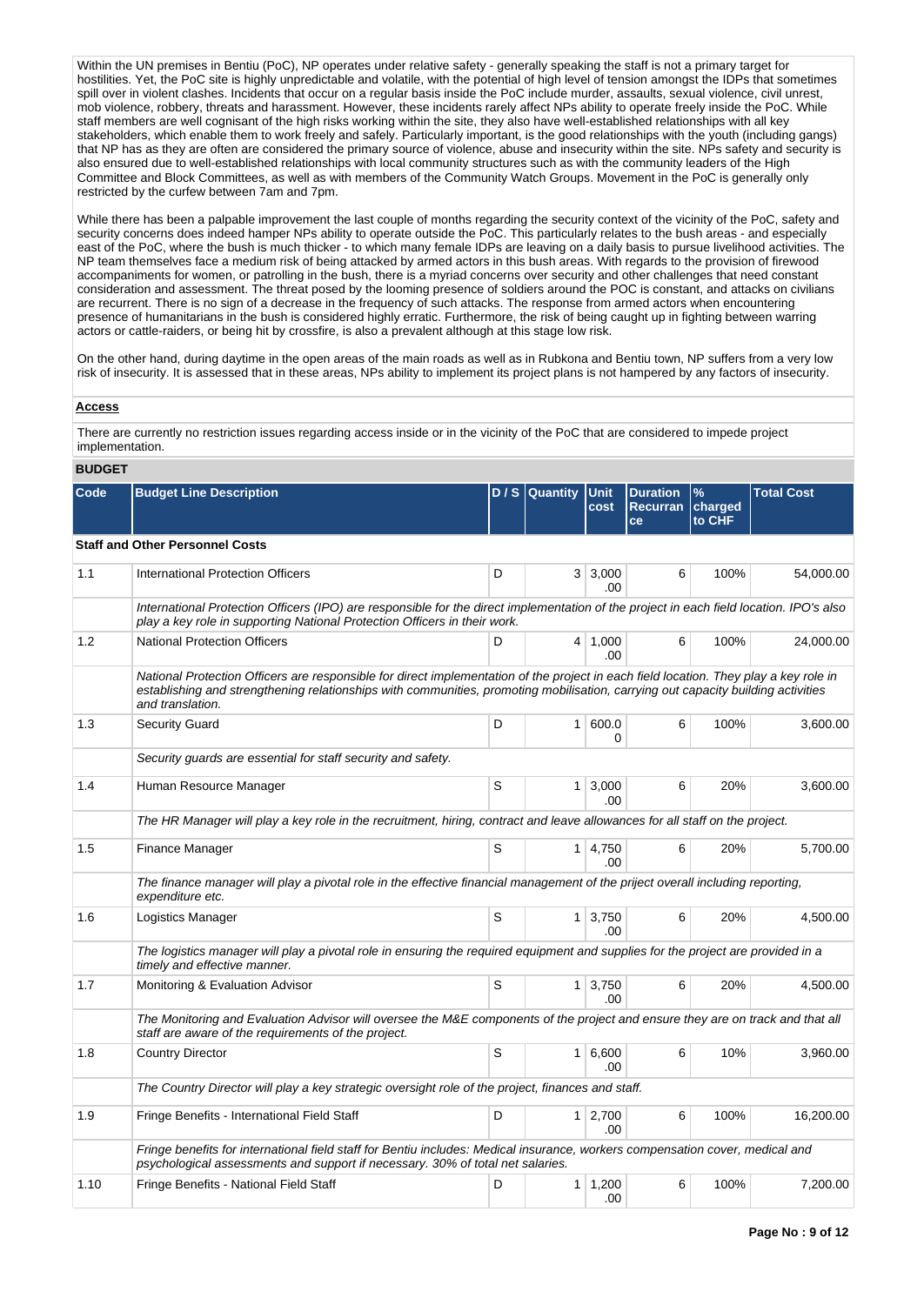|                  | Fringe benefits for national staff includes: Medical insurance, NSSF, workers compensation cover and monthly communication<br>allowance                                               |   |                |                       |    |      |            |
|------------------|---------------------------------------------------------------------------------------------------------------------------------------------------------------------------------------|---|----------------|-----------------------|----|------|------------|
| 1.11             | Fringe Benefits - Support Staff                                                                                                                                                       | S |                | 1 1,668<br>.00        | 6  | 100% | 10.008.00  |
|                  | Fringe benefits for international support staff includes: Medical insurance, workers compensation cover, medical and<br>psychological assessments and support if necessary            |   |                |                       |    |      |            |
|                  | <b>Section Total</b>                                                                                                                                                                  |   |                |                       |    |      | 137,268.00 |
|                  | Supplies, Commodities, Materials                                                                                                                                                      |   |                |                       |    |      |            |
| 2.1              | UNHAS Cargo (per Kg)                                                                                                                                                                  | D | 2000           | 3.00                  | 1  | 100% | 6,000.00   |
|                  | Cargo shipping costs based on current UNHAS pricing of \$3 per kg. Estimated 2000kg required for project                                                                              |   |                |                       |    |      |            |
| 2.2              | Charter flight and landing fee                                                                                                                                                        | D |                | $1 \mid 5,300$<br>.00 | 1  | 100% | 5,300.00   |
|                  | A charter flight plus landing fee has been included to transport essential project items and equipment to the field location.                                                         |   |                |                       |    |      |            |
| 2.3              | <b>Field Consumables</b>                                                                                                                                                              | D | 1              | 400.0<br>0            | 6  | 100% | 2,400.00   |
|                  | Field consumables such as water and emergency supplies necessary for teams to carry out their activities.                                                                             |   |                |                       |    |      |            |
| 2.4              | Office supplies                                                                                                                                                                       | D | 1 <sup>1</sup> | 100.0<br>0            | 6  | 100% | 600.00     |
|                  | Includes: stationary supplies necessary for programming.                                                                                                                              |   |                |                       |    |      |            |
| 2.5              | First Aid & Medical Equipment                                                                                                                                                         | D | 1              | 800.0<br>$\Omega$     | 1  | 100% | 800.00     |
|                  | Includes: pharmaceuticals, first aid kits and other medical supplies necessary for programming.                                                                                       |   |                |                       |    |      |            |
|                  | <b>Section Total</b>                                                                                                                                                                  |   |                |                       |    |      | 15,100.00  |
| <b>Equipment</b> |                                                                                                                                                                                       |   |                |                       |    |      |            |
| 3.1              | Office Furniture                                                                                                                                                                      | D |                | $1 \mid 2,500$<br>.00 | 1  | 100% | 2,500.00   |
|                  | Chairs, desks and cabinets for field office space in Bentiu town within the new IOM hub.                                                                                              |   |                |                       |    |      |            |
| 3.2              | Safari Tent                                                                                                                                                                           | D | 1 <sup>1</sup> | 5,000<br>.00.         | 1  | 100% | 5,000.00   |
|                  | Due to the limited space in the humanitarian hub, NP would use the tent as an office space for its staff.                                                                             |   |                |                       |    |      |            |
| 3.3              | Office Equipment                                                                                                                                                                      | D | 1 <sup>1</sup> | 2,000<br>.00          | 1  | 100% | 2,000.00   |
|                  | This includes: printer, fans, whiteboards, kettle and stove among other items.                                                                                                        |   |                |                       |    |      |            |
| 3.4              | Thuraya Satellite Phone                                                                                                                                                               | D |                | 4 1,300<br>.00        | 1  | 100% | 5,200.00   |
|                  | Satellite phones are essential communication for staff in the field.                                                                                                                  |   |                |                       |    |      |            |
| 3.5              | <b>VHF Radios</b>                                                                                                                                                                     | D |                | $4 \mid 1,000$<br>.00 | 1  | 100% | 4,000.00   |
|                  | Due the frequency of travel in Bentiu and externally, radios are required for programming and security purposed.                                                                      |   |                |                       |    |      |            |
| 3.6              | <b>GPS Units</b>                                                                                                                                                                      | D | 3 <sup>1</sup> | 300.0                 | 1  | 100% | 900.00     |
|                  | GPS location units have been increasingly important in security for the team travelling outside the PoC on patrols and in tracking<br>and re-locating identified at risk communities. |   |                |                       |    |      |            |
| 3.7              | <b>GPS Credit</b>                                                                                                                                                                     | D | 1 <sup>1</sup> | 200.0<br>0            | 6  | 100% | 1,200.00   |
|                  | GPS credit ensures the continued function of the GPS units                                                                                                                            |   |                |                       |    |      |            |
| 3.8              | <b>Visibility Materials</b>                                                                                                                                                           | D |                | 150 15.00             | 1  | 100% | 2,250.00   |
|                  | T-shirts, Utility vests and hats are eseential for ensuring the visibility and safety of NP staff when operating in high risk locations.                                              |   |                |                       |    |      |            |
| 3.9              | Whistles / Torches                                                                                                                                                                    | D |                | 1 15.00               | 40 | 100% | 600.00     |
|                  | Whistles and torches are essential to the safety of staff while operating in the field.                                                                                               |   |                |                       |    |      |            |
| 3.10             | Laptop                                                                                                                                                                                | D |                | 2 1,000<br>.00        | 1  | 100% | 2,000.00   |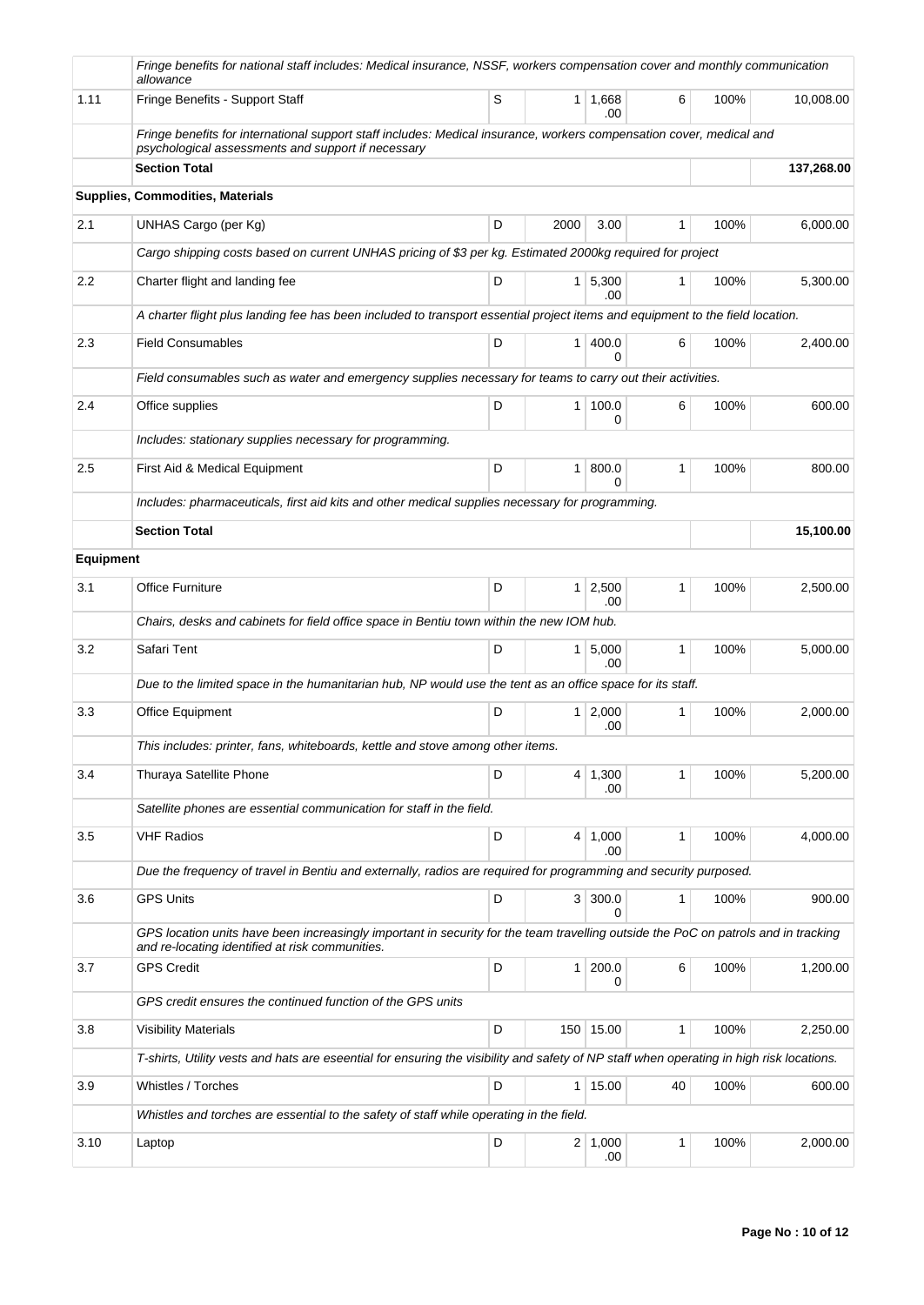|                         | A laptop is required for the team to complete reporting and work associated with the project.                                                                             |   |                 |                |              |      |            |
|-------------------------|---------------------------------------------------------------------------------------------------------------------------------------------------------------------------|---|-----------------|----------------|--------------|------|------------|
|                         | <b>Section Total</b>                                                                                                                                                      |   |                 |                |              |      | 25,650.00  |
| Travel                  |                                                                                                                                                                           |   |                 |                |              |      |            |
| 5.1                     | Domestic Flights                                                                                                                                                          | D | 30 <sup>1</sup> | 200.0<br>0     | $\mathbf{1}$ | 100% | 6,000.00   |
|                         | UNHAS domestic flights are essential for field staff to access locations.                                                                                                 |   |                 |                |              |      |            |
| 5.2                     | Visa Fees                                                                                                                                                                 | D | 3 <sup>1</sup>  | 100.0<br>0     | 1            | 100% | 300.00     |
|                         | All international staff will require a 6 month visa while operating in the country.                                                                                       |   |                 |                |              |      |            |
| 5.3                     | <b>Fuel Costs</b>                                                                                                                                                         | D | $\mathbf{1}$    | 500.0<br>0     | 6            | 100% | 3,000.00   |
|                         | Fuel will be required so that staff are able to travel out in the car and on motoribikes.                                                                                 |   |                 |                |              |      |            |
| 5.4                     | Vehicle Maintenance                                                                                                                                                       | D | $\mathbf{1}$    | 200.0<br>0     | 6            | 100% | 1,200.00   |
|                         | Essential vehicle maintenance costs are required for the duration of the project                                                                                          |   |                 |                |              |      |            |
|                         | <b>Section Total</b>                                                                                                                                                      |   |                 |                |              |      | 10,500.00  |
|                         | <b>General Operating and Other Direct Costs</b>                                                                                                                           |   |                 |                |              |      |            |
| 7.1                     | Office & Staff Accommodation Rental - Juba                                                                                                                                | S | 1               | 153,0<br>00.00 | 1            | 10%  | 15,300.00  |
|                         | Office space and staff accommodation is essential for undertaking the project.                                                                                            |   |                 |                |              |      |            |
| 7.2                     | <b>Office Utilities</b>                                                                                                                                                   | S | 1               | 54,00<br>0.00  | $\mathbf{1}$ | 5%   | 2,700.00   |
|                         | To cover utility costs in HQ office.                                                                                                                                      |   |                 |                |              |      |            |
| 7.3                     | Security Measures - Juba                                                                                                                                                  | S | $\mathbf{1}$    | 2,000<br>.00   | $\mathbf{1}$ | 100% | 2,000.00   |
|                         | Due to higher levels of insecurity in Juba recently, NP would like to include an additional razor wire and mirrors on its office space<br>to prevent potential break-ins. |   |                 |                |              |      |            |
| 7.4                     | <b>Communication Costs</b>                                                                                                                                                | D | 1 <sup>1</sup>  | 500.0<br>0     | 6            | 100% | 3,000.00   |
|                         | To cover all communication costs essential for the function of the project.                                                                                               |   |                 |                |              |      |            |
| 7.5                     | Community Training Workshop and community meeting Costs                                                                                                                   | D | 6 <sup>1</sup>  | 1,000<br>.00   | $\mathbf{1}$ | 100% | 6,000.00   |
|                         | To cover room hire, refreshments and supplies related to undertaking effective trainings                                                                                  |   |                 |                |              |      |            |
| 7.6                     | Staff Accommodation Costs - Bentiu                                                                                                                                        | D |                 | 3   600.0<br>0 | 6            | 100% | 10,800.00  |
|                         | To stay in Bentiu hub each staff is required to pay \$600 per month                                                                                                       |   |                 |                |              |      |            |
| 7.7                     | Staff food allowance - Bentiu                                                                                                                                             | D |                 | 3 300.0<br>0   | 6            | 100% | 5,400.00   |
|                         | Each staff member is offered a stipend to cover food in the Bentiu humanitarian hub canteen as food is limited.                                                           |   |                 |                |              |      |            |
|                         | <b>Section Total</b>                                                                                                                                                      |   |                 |                |              |      | 45,200.00  |
| <b>SubTotal</b>         |                                                                                                                                                                           |   | 2,239.00        |                |              |      | 233,718.00 |
| Direct                  |                                                                                                                                                                           |   |                 |                |              |      | 181,450.00 |
| Support                 |                                                                                                                                                                           |   |                 |                |              |      | 52,268.00  |
| <b>PSC Cost</b>         |                                                                                                                                                                           |   |                 |                |              |      |            |
| <b>PSC Cost Percent</b> |                                                                                                                                                                           |   |                 |                |              |      | 7%         |
| <b>PSC Amount</b>       |                                                                                                                                                                           |   |                 |                |              |      | 16,360.26  |
| <b>Total Cost</b>       |                                                                                                                                                                           |   |                 |                |              |      | 250,078.26 |
|                         | <b>Grand Total CHF Cost</b>                                                                                                                                               |   |                 |                |              |      | 250,078.26 |
|                         |                                                                                                                                                                           |   |                 |                |              |      |            |